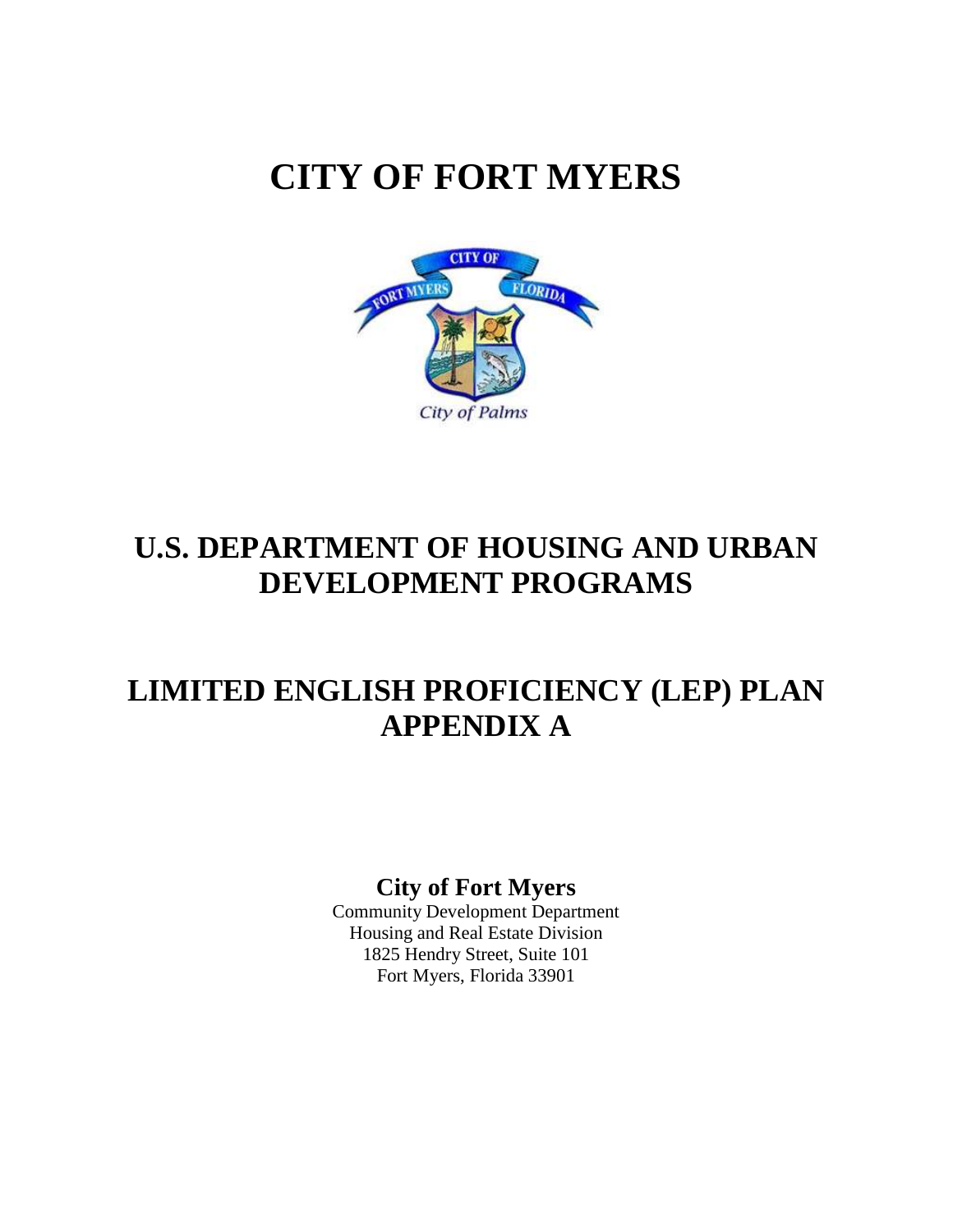#### **BACKGROUND**

On August 11, 2000, President William J. Clinton signed an executive order, Executive Order 13166:  **Improving Access to Service for Persons with Limited English Proficiency**, to clarify Title VI of the Civil Rights Act of 1964. Its purpose was to ensure accessibility to programs and services to eligible persons who are not proficient in the English language.

This executive order stated that individuals who do not speak English well and who have a limited ability to read, write, speak, or understand English are entitled to language assistance under Title VI of the Civil Rights Act of 1964 with respect to a particular type of service, benefit, or encounter. It reads in part,

Each Federal agency shall prepare a plan to improve access to its federally conducted programs and activities by eligible LEP persons. Each plan shall be consistent with the standards set forth in the LEP Guidance, and shall include the steps the agency will take to ensure that eligible LEP persons can meaningfully access the agency's programs and activities.

Not only do all federal agencies have to develop LEP Plans, as a condition of receiving federal financial assistance, recipients have to comply with Title VI and LEP guidelines of the federal agency from which funds are provided.

Federal financial assistance includes grants, training, equipment usage, donations of surplus property, and other assistance. Recipients of federal funds range from state and local agencies, to nonprofits and other organizations. Title VI covers a recipient's entire program or activity. This means all components of a recipient's operations are covered. Simply put, any organization that receives federal financial assistance is required to follow this Executive Order.

#### **INTRODUCTION**

The US Department of Housing and Urban Development (HUD) published Policy Guidance Concerning Recipients' Responsibilities to Limited English Proficient Person in the January 22, 2007 Federal Register.

 The City of Fort Myers is a HUD entitlement community. The City receives Community Development Block Grant (CDBG) and Neighborhood Stabilization Program (NSP) funding. As a recipient of federal financial assistance, the City has an obligation to reduce language barriers that can preclude meaningful access by LEP persons to important government programs, services, and activities. Title VI of the Civil Rights Act of 1964, 42 U.S.C. 2000(d) and its implementing regulations require that recipients take responsible steps to ensure meaningful access by LEP persons.

#### **PURPOSE**

This document serves the City of Fort Myers commitment to provide access to all individuals accessing services and assistance. Limited English Proficiency (LEP) individuals are to be informed of the availability of free interpretation and translation services when it appears that the individual is not able to communicate effectively in English. Such services will be provided during all normal business hours and when an emergency has been determined to exist during non-business hours.

The purpose of this **Limited English Proficiency Plan:**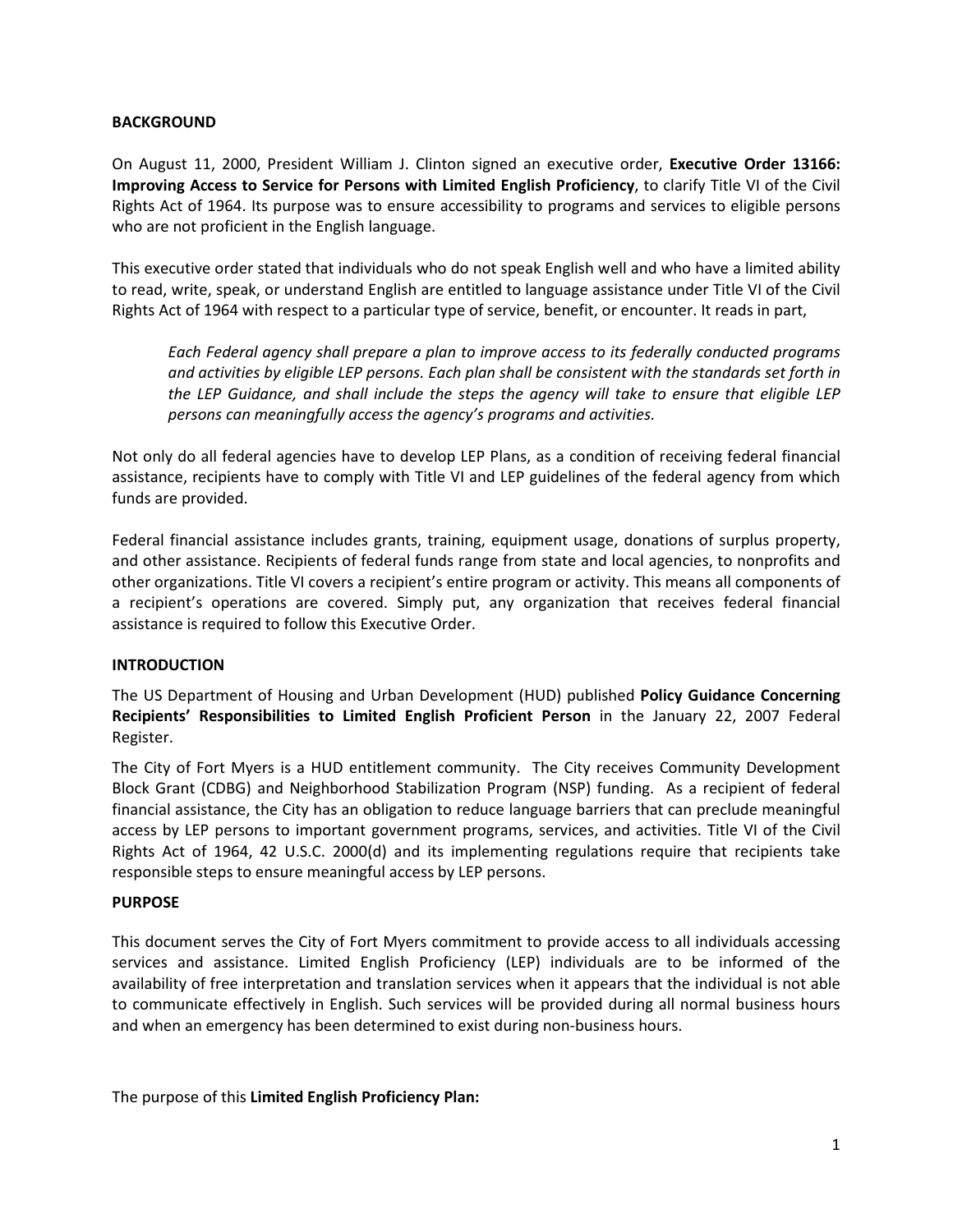- (a) Grantee means the City of Fort Myers
- (b) Recipient means the entity designated as a recipient for grant assistance for funding. Subrecipient means any entity which receives funding assistance, directly from the State or from another recipient and includes, but is not limited to, any unit of local government, public housing authority, community housing development organization, public or private nonprofit agency, developer, private agency or institution, mortgagor, limited dividend sponsor, builder, property manager, resident management corporation, resident council, or cooperative association. Recipient also includes any successor, assignee or transferees of any such entity, but does not include any ultimate beneficiary under the HUD program.
- (c) LEP means Limited English Proficiency.
- (d) LAP means language access plan.

#### **I. Four Factor Analysis**

Recipients of assistance are required to take reasonable steps to ensure meaningful access to their programs and activities by LEP persons. There are four flexible, fact-dependent factors to be will be considered in developing language materials and a limited English Proficiency Plan.

1. The number or portion of LEP persons served or encountered in the eligible service area

For determining the LEP population, the City of Fort Myers utilized the 2008-2010 American Community Survey 3-Year Estimates, S 1601 table entitled "Language Spoken At Home"

|                                      | <b>Estimates</b><br># of Persons |
|--------------------------------------|----------------------------------|
| <b>Population 5 years and over</b>   | 57,625                           |
| English only                         | 42,009                           |
| Language other than English          | 15,616                           |
| Speak English less than "very well"  | 9,104                            |
| Spanish or Spanish Creole            | 9,939                            |
| Speak English less than "very well"  | 5,924                            |
| Other Indo-European languages        | 4,480                            |
| Speak English less than "very well"  | 2,684                            |
| Asian and Pacific Islander languages | 906                              |
| Speak English less than "very well"  | 325                              |
| Other languages                      | 291                              |
| Speak English less than "very well"  | 173                              |

Based on this data, the City meets the 1,000 LEP persons threshold for Spanish or Spanish Creole speaking LEP persons and other Indo European language speaking LEP persons.

2. The frequency with which LEP individuals come in contact with the designated grantees.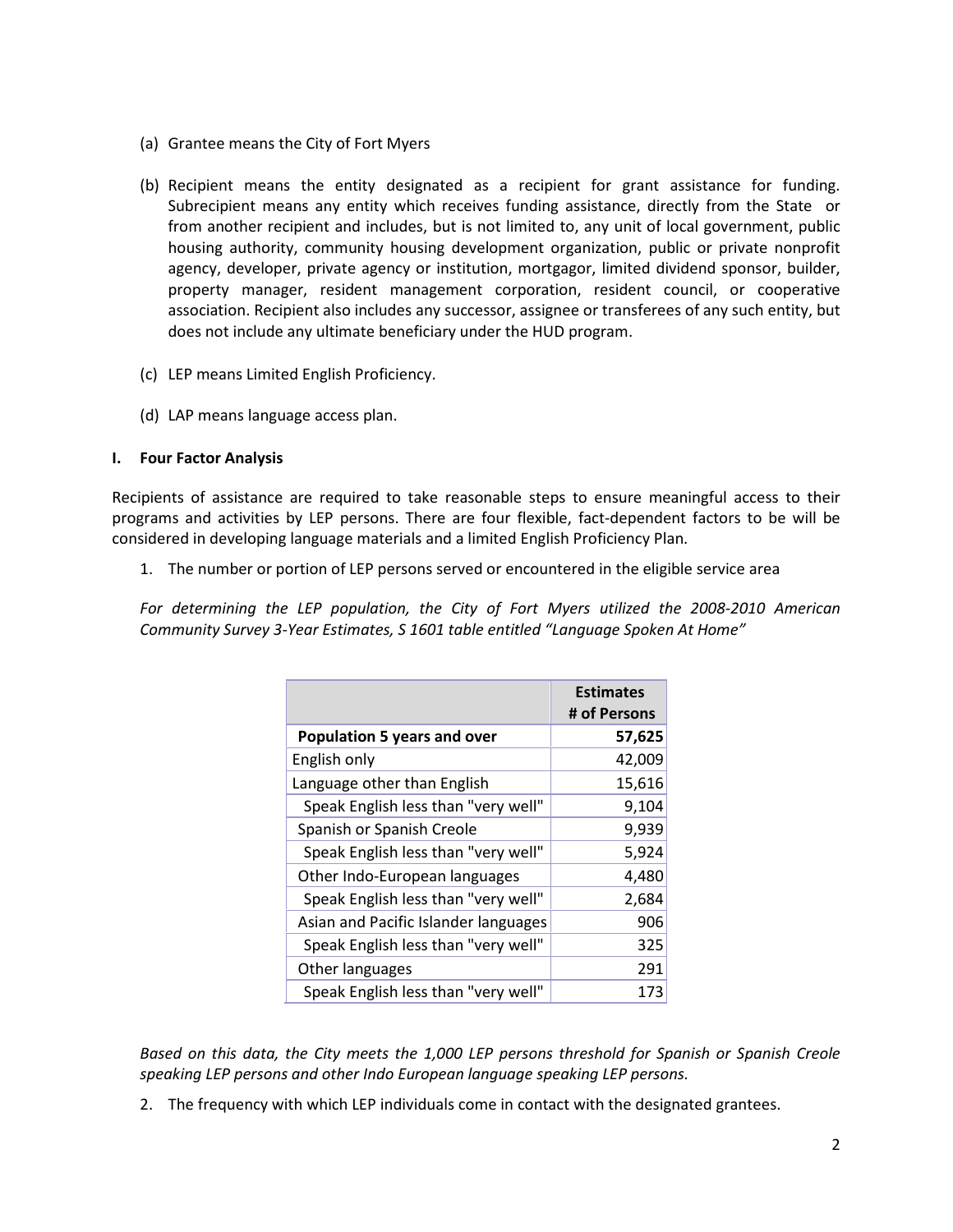The City of Fort Myers provides direct assistance to individuals as well as nonprofits. However, the City of Fort Myers Housing and Real Estate Division staff also provides referrals to agencies and does come into contact with LEP individuals. The frequency of this is typically less than ten (10) times per year. The City of Fort Myers also may come in contact with LEP individuals during Davis Bacon interviewing. The frequency of Davis Bacon interviewing is approximately once every year. The language that is predominantly used is Spanish.

3. The nature and importance of the program, activity, or service provided by the program.

As stated previously, the City does provide direct assistance to individuals and provides referrals to agencies and does come into contact with LEP individuals. These referrals are primarily related to social services. The City does handle all of the citizen participation documents. These documents guide how the City handles HUD funding therefore the availability of these documents in alternative languages has importance.

 4. The resources available to the recipient and the cost. There are two types of assistance service—oral (interpretation) and written (translation).

Currently, the LAP measures are reasonable given the resources available to the City of Fort Myers. The City has Spanish speaking staff members that provide oral and written translation *upon request at no cost.* 

#### **II. Types of language assistance to be provided by the City of Fort Myers**:

 As stated previously, all citizen participation matters are directed by the City of Fort Myers; therefore, the City will offer Plans and Amendments in Spanish only upon request. Additionally, all published citizen participation advertisements will include a statement in Spanish indicating materials are available in Spanish upon request. If other populations of LEP residents are identified after the 2010 U.S. Census, the City will consider additional measures to serve the language access needs of those persons.

#### **III. Evaluation**

All agencies receiving federal funds will report annually as part of the Grantee Performance Report on services provided to LEP persons. Agencies will review their respective plans each year to evaluate their effectiveness and to make any needed changes. The Housing and Real Estate Division will assist agencies in finding appropriate translation resources, and disseminate translated HUD notices, brochures, posters, and other documents.

#### **Availability and Access:**

 The City's HUD LAP Plan will be available to the public. The information will be made available in a form accessible to persons with disabilities upon request to the Manager, Department of Planning and Development- Housing and Real Estate Division, 1825 Hendry Street, Suite 101, Fort Myers, FL 33901, Tel. (239) 321-7970, Fax (239) 344-5923.

Citizens, public agencies, and other interested parties will have reasonable and timely access to information and records relating to the LAP plan. All records that are public under the state of Florida Statute will be made accessible to interested individuals and groups during normal working hours.

#### **Complaints:**